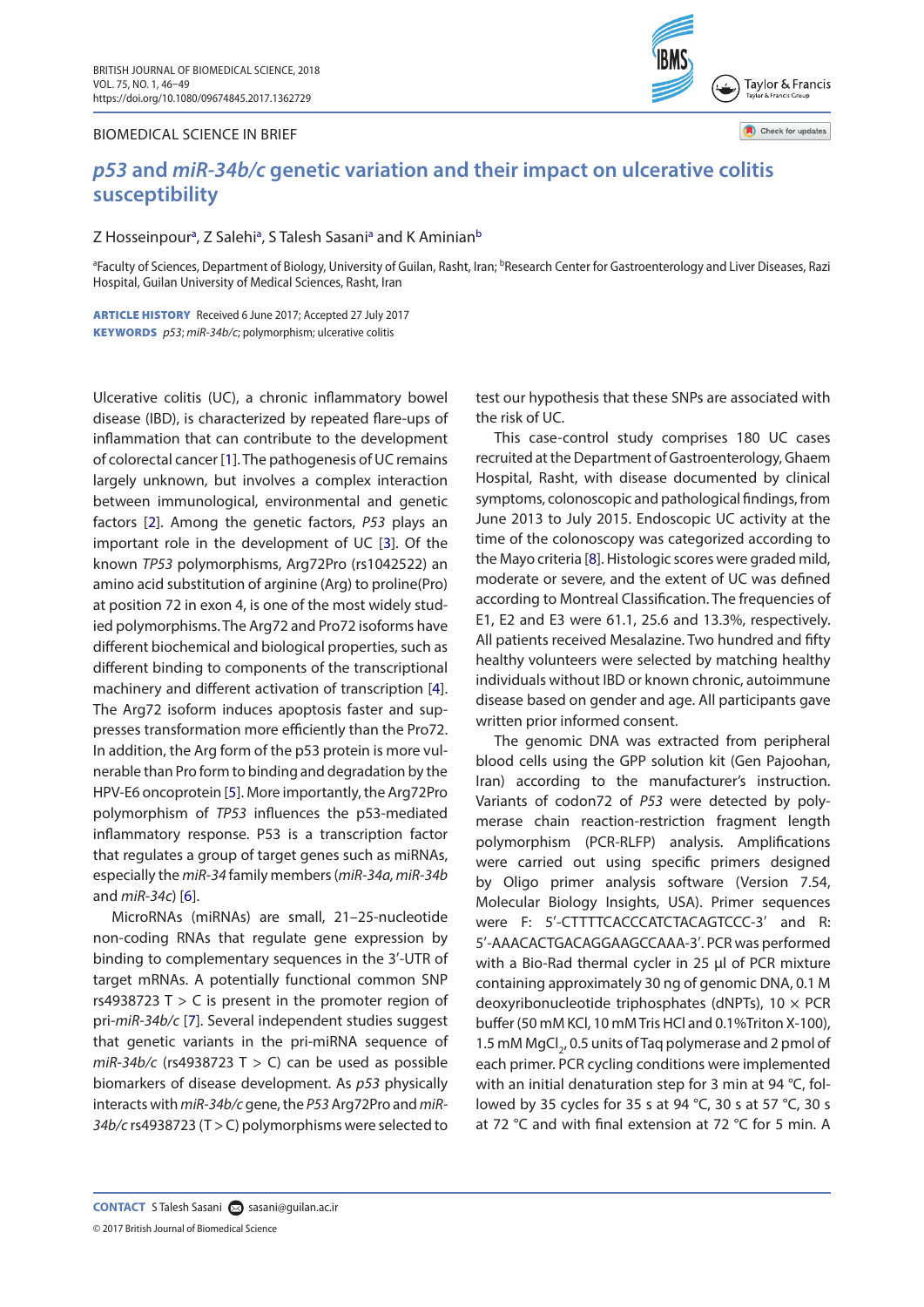416 bp DNA fragment was amplified and digested with *BstUI.* The Pro/Pro homozygote showed two bands of 279 bp and 137 bp, the Arg/Pro heterozygote showed three bands of 279 bp, 137 bp and 416 bp and the Arg/ Arg homozygote showed only one band of 416 bp (Figure [1](#page-1-0)(a)).

*miR*-*34b/c* rs4938723 was genotyped using tetra primers amplification-refractory mutation system (tetra-ARMS-PCR) method. The primer sequences were: F: 5′-GGGAACCTTCTTTGACCTATT-3′,R: 5′-GTTAGTTACAT CAAATGTGGT-3′(T allele) and F: 5′-GGGAACCTTCTTT GACCTATC-3′, R: 5′-GTAGCCTCTGACATATGGGA-3′ (C allele).The PCR product of the C allele was 314 bp; that of the T allele was 170 bp (Figure [1](#page-1-0)(b)). The amplification as follows: initial denaturation at 94 °C for 3 min, amplification for 35 cycles at 94 °C for 30 s, 54 °C (T allele) and 55 °C (C allele) for 30 s and 72 °C for 30 s, followed by a final elongation step at 72 °C for 5 min.

Allelic frequencies were calculated by the  $x^2$  tests. Odds ratios (ORs) and 95% confidence intervals (CIs) were used. We investigated the associations between two SNPs (TP53Arg72Pro and miR-34b/c rs4938723) and UC under the different genetic models: Genotypic Model



<span id="page-1-0"></span>**Figure 1.** (a): RFLP-PCR pattern of *p53* in different genotypes after *BstU1* digestion. Lane L: DNA ladder; lanes1, 2 and 3: Arg/ Arg genotype failed to cleaved by *BstU1*; lanes 4 and 5: Arg/Pro genotype produced three fragments (416, 279 and 137 bp); lanes 6 and 7: Pro/Pro genotype produced two fragments (279 and 137 bp). (b): Detection of *miR*-*34b/c* rs4938723 T>C polymorphism by ARMS-PCR. The molecular weight marker is shown in the left part of the gel. Lanes 1, 2, 3 and 4 show the C; lanes 5, 6, 7 and 8 represent T allele.

(AA vs. Aa vs. aa), Dominant Model (AA + Aa vs. aa) and Recessive Model (AA vs. Aa + aa). Statistical significance was set at *p* < 0.05 level. All statistical analyses were conducted using the MedCalc version 12.1.4.0.

The UC patients were 106 men and 74 women; mean (SD) age:  $32 \pm 8.6$  years old; controls were 140 men and 110 women; mean age:  $33 \pm 2.5$  years old. There was no significant difference in the distributions of age and sex between the cases and the controls ( $p = 0.31$ , t-test,  $p = 0.26$ , chi-squared, respectively). Thirty-one (17%) patients had extra intestinal manifestation. Genotype and allele frequencies of *TP53Arg72Pro* in UC patients and controls are shown in Table 1. The variant genotype of *TP53* Pro/Pro was associated with a significantly increased risk of UC compared with GG genotype (OR =  $7.1$ ; 95% CI =  $3.2-15.7$ ;  $p < 0.001$ ). In the recessive genetic model, we identified a significantly increased risk of UC in subjects with the variant homozygote Pro/Pro of *TP53Arg72Pro*, when compared with homozygote Arg/Arg and heterozygote Arg/Pro carriers (OR = 6.0; 95% CI =  $2.9-12.4$ ; *p* < 0.001). The allelic frequencies of case subjects (Arg, 0.48; Pro, 0.52) were significantly different from those of the control subjects (Arg, 0.65; Pro, 0.35, *p* < 0.001).

The distribution of *miR*-*34b/c* (rs4938723 T > C) polymorphism showed that the variant CC (OR =  $5.5$ ; 95% CI =  $2.4-12.4$ ;  $p < 0.001$ ) and TC (OR =  $2.5$ ; 95% CI =  $1.6-3.7$ ;  $p < 0.001$ ) genotypes were associated with an increased risk of UC compared with wild-type TT

**Table 1.** Genotype Frequencies of p53 Arg72Pro and miR-34b/c rs4938723 T>C Polymorphisms and combination analysis.

|              |                 | Patients   | Controls  |                 |
|--------------|-----------------|------------|-----------|-----------------|
| Models       | Genotypes       | n(%)       | n (%)     | <i>p</i> -value |
| P53 Arg72Pro |                 |            |           |                 |
| Codominant   | Arg/Arg         | 43 (23.9)  | 85 (34)   |                 |
|              | Arg/Pro         | 101 (56.1) | 155 (62)  | 0.26            |
|              | Pro/Pro         | 36(20)     | 10(4)     | < 0.001         |
| Dominant     | Arg/Arg         | 43 (23.9)  | 85 (34)   |                 |
|              | Pro/Pro+Arg/Pro | 137 (76.1) | 165 (66)  | 0.02            |
| Recessive    | Arg/Arg+Arg/Pro | 144 (80)   | 240 (96)  |                 |
|              | Pro/Pro         | 36(20)     | 10(4)     | < 0.001         |
| Overdominant | Arg/Arg+Pro/Pro | 79 (43.9)  | 95 (38)   |                 |
|              | Arg/Pro         | 101(56.1)  | 155 (62)  | 0.22            |
| $miR-34b/c$  |                 |            |           |                 |
| (rs4938723)  |                 |            |           |                 |
| Codominant   | <b>TT</b>       | 54 (30)    | 135 (54)  |                 |
|              | T <sub>C</sub>  | 104 (57.8) | 105 (42)  | < 0.001         |
|              | CC              | 22(12.2)   | 10(4)     | < 0.001         |
| Dominant     | <b>TT</b>       | 54 (30)    | 135 (54)  |                 |
|              | $CC+TC$         | 126 (70)   | 115 (46)  | < 0.001         |
| Recessive    | $TT+TC$         | 158 (87.8) | 240 (96)  |                 |
|              | CC              | 22(12.2)   | 10(4)     | 0.002           |
| Overdominant | $TT+CC$         | 76 (42.2)  | 145 (58)  |                 |
|              | TC              | 104 (57.8) | 105 (42)  | 0.001           |
| <b>TP53</b>  | $miR-34b/c$     |            |           |                 |
| Arg/Arg      | <b>TT</b>       | 16(8.9)    | 56 (22.4) | 0.001           |
| Arg/Arg      | TC              | 25 (13.9)  | 25(10)    | 0.21            |
| Arg/Arg      | CC              | 2(1.1)     | 4(1.6)    | 0.67            |
| Arg/Pro      | <b>TT</b>       | 29(16.1)   | 77 (30.8) | < 0.001         |
| Arg/Pro      | <b>TC</b>       | 69 (38.3)  | 75 (30)   | 0.07            |
| Arg/Pro      | CC              | 3(1.7)     | 3(1.2)    | 0.68            |
| Pro/Pro      | <b>TT</b>       | 9(5)       | 4(1.6)    | 0.05            |
| Pro/Pro      | <b>TC</b>       | 10(5.6)    | 4(1.6)    | 0.03            |
| Pro/Pro      | CC              | 17(9.4)    | 2(0.8)    | < 0.001         |
|              |                 |            |           |                 |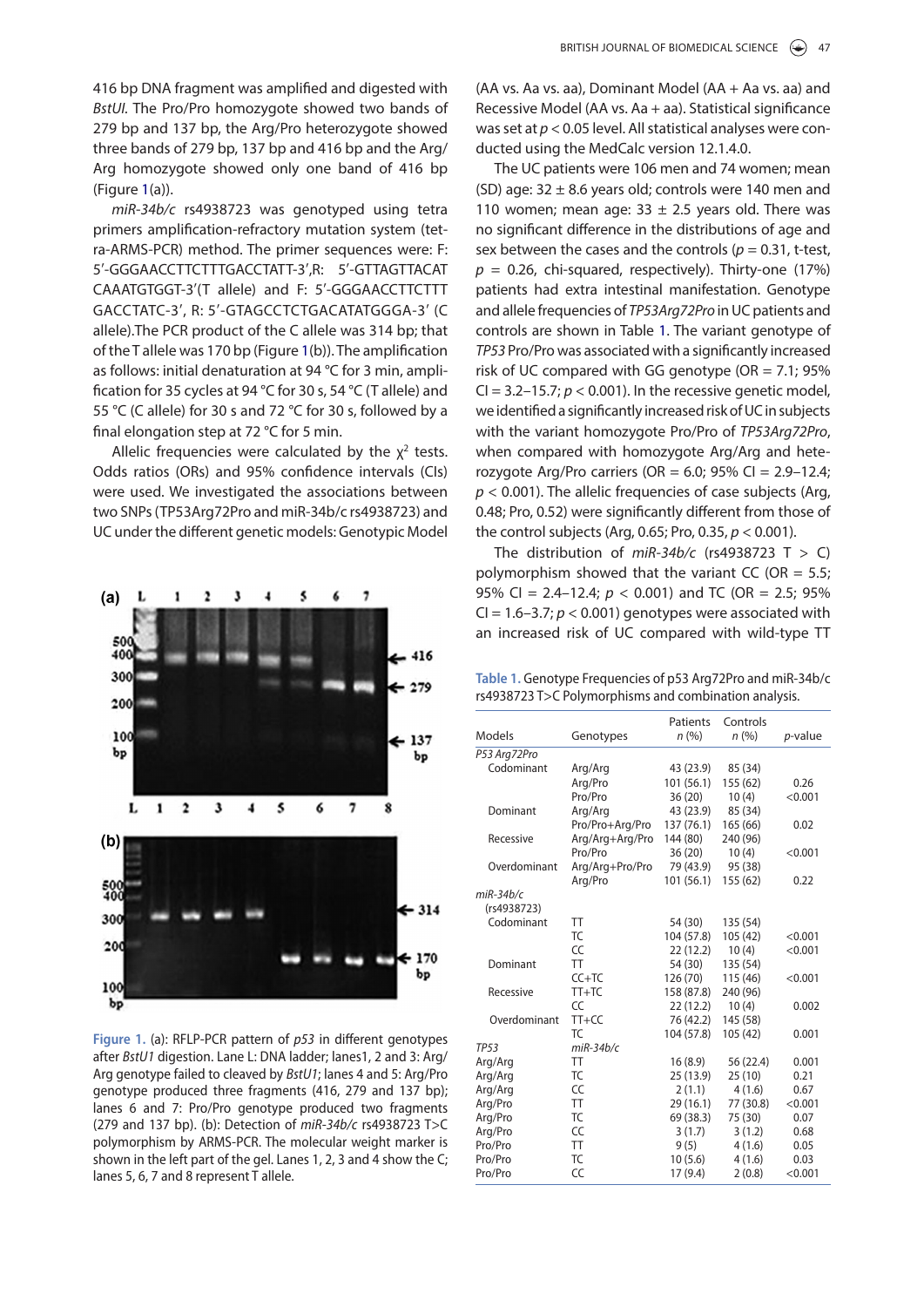genotype. Significantly increased frequencies of the C allele were observed in patients with UC compared with T allele (*p* < 0.001). Subsequent grouping of the TT and CT genotypes in the recessive genetic model revealed a significantly increased risk of UC in CC genotype carriers when compared with that of the wild-type homozygous TT and heterozygous CT genotype carriers (OR = 3.3; 95%  $Cl = 1.5 - 7.2; p = 0.002$ .

The heterozygote Arg/Pro combined with homozygote TT was found more frequently among controls. However, heterozygote Arg/Pro combined with TC was found more frequently in patients with UC. The homozygote TT coupled with Arg/Arg or Arg/Pro seemed to confer protective effects on UC risk (OR  $= 0.33$ ; 95% CI = 0.18–0.61; *p* < 0.001; OR = 0.43; 95% CI = 0.26–0.69;  $p$  < 0.001). The Pro/Pro combined with CC genotype was associated with increased risk of UC (OR  $= 12.93$ ; 95% CI =  $2.94-56.72$ ;  $p < 0.001$ ). Based on the above data, we observed a statistically significant interaction between *TP53Arg72Pro* (G > C rs1042522) and *miR*-*34b/c*  $(T > C$  rs4938723) with the risk of UC (Table 1). A significant increase in UC risk was found among carriers of *TP53*Arg72Pro and *miR*-*34b/c* (T > C rs4938723) variant alleles.

Several groups have assessed the *p53* codon72 polymorphism in UC, with consistent results. One reported significant link between *p53* Pro homozygosity and the clinical course of UC [\[9\]](#page-3-4). Another reported an association between the Pro allele and the Pro/ Pro genotype and UC (Pro allele: *p* < 0.001; OR = 7.9; 95% CI = 4.0–15.3; Pro/Pro: *p* < 0.001; OR = 35.2; 95%  $Cl = 12.6-98.8$ ) [\[10\]](#page-3-5). A case-control study including 461 IBD patients, 181 primary sclerosing cholangitis and 62 healthy controls, the *TP53Arg72Pro* was significantly associated with an increased IBD risk in homozygotes (Arg/Arg genotype) [[3\]](#page-2-2).

It has been generally accepted that the risk of developing colorectal cancer (CRC) is associated with the extent of inflammation in the colon, as well as the duration of disease. Various initiating factors have been found to be involved in cancer-related inflammation such as nuclear factor *κB*, tumour necrosis factor-*α*, interleukin (*IL)*-*1β, IL*-*6* and *p53*. Most important mutation occurs early in UC and involves *p53*. Overexpression of *p53* in colonic epithelia is usually detected in UC patients when no dysplasia is histologically seen and it is used as a discriminator between regenerative changes and intraepithelial neoplasia [\[11](#page-3-6)].

<span id="page-2-6"></span>Corney et al. (2007) reported that the *miR*-*34b* and *miR*-*34c* cooperate in adhesion-independent growth and suppressing cell proliferation by targeting p53. Furthermore, p53 can bind to the promoter region of *miR*-*34b/c*, which led to an increase of *miR*-*34b/c* expression [[12\]](#page-3-7). The methylation of *miR*-*124a* and *miR*-*34b/c* occurs early in colorectal carcinogenesis. The SNP rs4938723 (T  $>$  C) is located within the CpG

<span id="page-2-7"></span>island of pri-*miR*-*34b/c*. *MiR*-*34* has been shown to be associated with carcinogenesis, prognosis and survival of various cancers [[13\]](#page-3-8). The results of present study revealed a significant association between the *miR*-*34b/c* (rs4938723) polymorphism and UC. Its homozygous variant (CC) manifested more than five-fold positive significant risk for UC relative to the TT variant. Moreover, subjects with the variant genotypes ( $CC + TC$ ) showed an overall increased risk of UC more than two-fold relative to TT carriers.

<span id="page-2-9"></span><span id="page-2-8"></span>Some studies have investigated the contribution of miR-SNPs and the risk of various cancers. Yadegari et al. has shown there is no association between *miR*-*146*-*a* (rs2910164) and gastric cancer [\[14\]](#page-3-9). Ren et al. observed that the *miR*-*21* expression was significantly increased in osteosarcoma tissues compared with the adjacent normal bone tissues and was correlated with osteosarcoma progression [[15](#page-3-10)]. The *TP53* and *miR*-*34b/c* interaction analysis showed that the combined genotype of Pro/Pro with CC was associated with a 12-fold increased risk of UC in our population. Some limitations of our study are as follows. We only evaluated two SNPs in the *TP53* and *miR-34b/c*, which was inadequate to assess UC risk for gene studies. In addition, we assessed only the link between *TP53* and *miR-34b/c* polymorphisms with disease activity and severity. Whether these genetic variations may be able to predict disease courses and outcomes need to be evaluated in future studies.

<span id="page-2-10"></span><span id="page-2-4"></span>This work represents an advance in biomedical science as it describes a link between *P53* and miR-34b/c with the risk of UC.

## **Acknowledgements**

The authors thank the all people who participated in the research studies described in this article. This study was supported partly by University of Guilan.

### **Disclosure statement**

No potential conflict of interest was reported by the authors.

#### **References**

- <span id="page-2-0"></span>[1] Yashiro M. Ulcerative colitis-associated colorectal cancer. World J Gastroenterol. [2014](#page-0-2);20(44):16389–16397. DOI[:10.3748/wjg.v20.i44.16389](https://doi.org/10.3748/wjg.v20.i44.16389).
- <span id="page-2-5"></span><span id="page-2-1"></span>[2] Maloy kJ, Powrie F. Intestinal homeostasis and its breakdown in inflammatory bowel disease. Nature. [2011;](#page-0-3)474(7351):298–306. DOI[:10.1038/nature10208.](https://doi.org/10.1038/nature10208)
- <span id="page-2-2"></span>[3] Volodko N, Salla M, Eksteen B, et al. TP53 codon 72 Arg/ Arg polymorphism is associated with a higher risk for inflammatory bowel disease development. World J Gastroenterol. [2015;](#page-0-4)21(36):10358–10366. DOI:[10.3748/](https://doi.org/10.3748/wjg.v21.i36.10358) [wjg.v21.i36.10358](https://doi.org/10.3748/wjg.v21.i36.10358).
- <span id="page-2-3"></span>[4] Pérez LO, Abba MC, Dulout FN, et al. Evaluation of p53 codon 72 polymorphism in adenocarcinomas of the colon